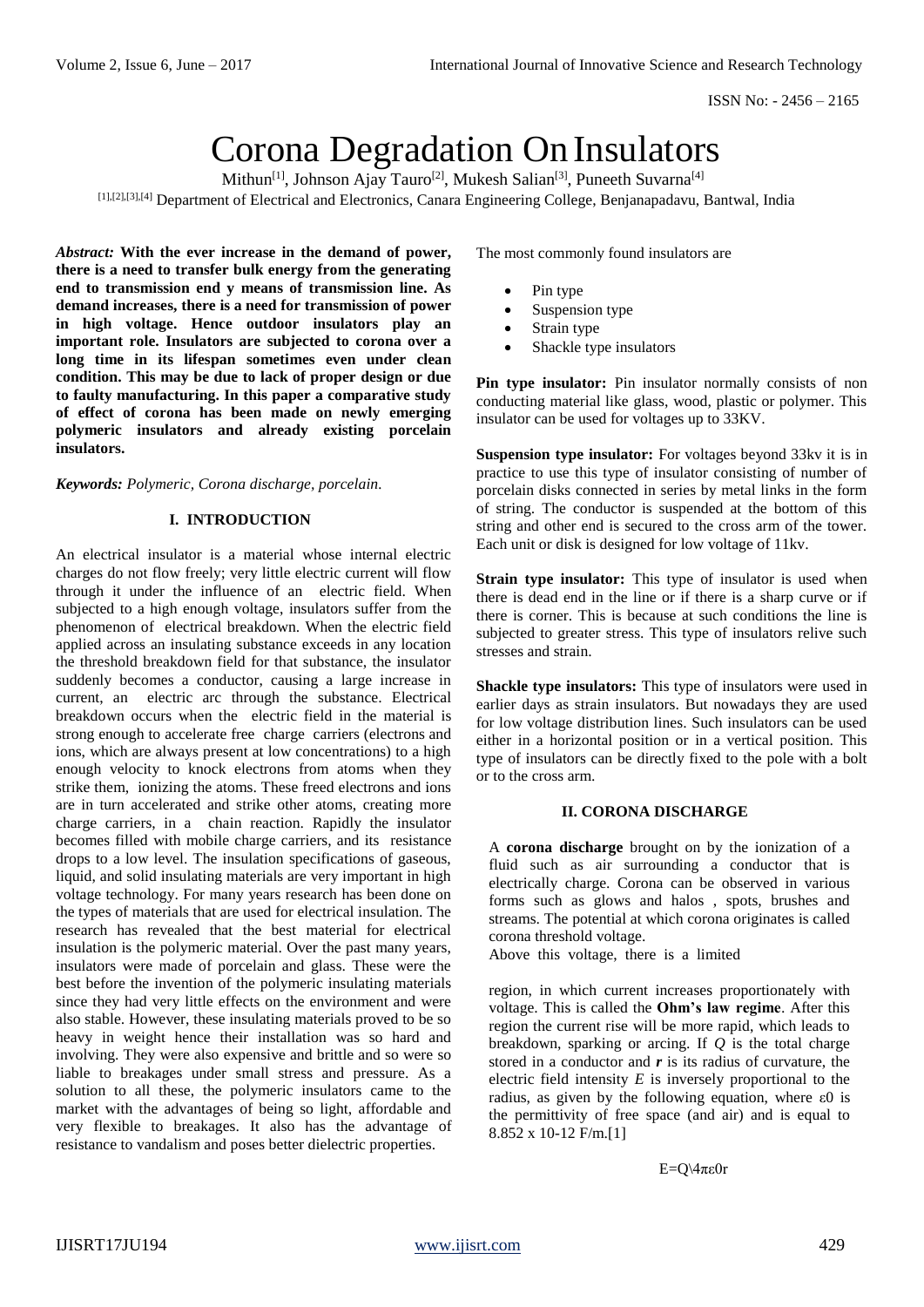ISSN No: - 2456 – 2165

Considering a transmission line, when an alternating current is made to flow through them, they will be subjected to stress. When the voltage is low the stress due to voltage will be low. But when the voltage is high, the stress also increases. If the potential is increased beyond 30Kv/cm known as critical disruptive voltage, the air surrounding it will experience enough stress to dissociate into ions which makes the surrounding air conductive. There will be an electric discharge around the conductor due to flow of ions which results in giving rise to a faint luminescent glow and hissing noise accompanied by liberation of ozone.[2]

Corona can reduce the reliability of the system by causing degradation of insulation. Although corona is a low voltage process, it can cause substantial degradation of insulators and can lead to failure of system due to dielectric breakdown. The effects of corona are permanent and if not taken care can cause failure without any warning[3].

Corona calculations are as follows:

For Concentric Cylinders in Air:

• Corona will not form when RO / RI < 2.718.

(Arcing will occur instead when the voltage is too high.)

For Parallel Wires in Air: • Corona will not form when X /  $r < 5.85$ . (Arcing will occur instead when the voltage is too high.)

For Equal Spheres in Air: • Corona will not form when X  $/R < 2.04$ . (Arcing will occur instead when the voltage is too high.)[4]

• Arcing difficult to avoid when  $X/R < 8$ 

Where

- RO = Radius of outer concentric sphere
- $\cdot$  RI = Radius of inner concentric sphere
- $R =$  Sphere radius
- $r =$  wire radius
- $\bullet X = Distance$  between wires or between spheres Corona discharge has the following disadvantages :
	- Corona is accompanied by a loss of energy. This affects the transmission efficiency of the line.
	- Ozone is produced by corona and may cause corrosion of the conductor due to chemical action.
	- The current drawn by the line due to corona is non-sinusoidal and hence non-sinusoidal
	- Voltage drop occurs in the line. This may cause

Inductive interference with neighbouring Communication lines.

Corona discharge has following advantages

- Due to corona formation, the air surrounding the conductor becomes conducting and hence virtual diameter of the conductor is increased. The increased diameter reduces the electro-static stresses between the conductors.
- Corona reduces the effects of transients produced by surges

# **III. EXPERIMENTAL SETUP**

The experimental setup for our experiment was carried out as follows:

# **Point to point configuration**



Figure 1: Setup for point to point configuration

The setup was made by using two point electrodes in which one of them was connected to high voltage source while the other electrode was grounded properly. A gap of 35mm was kept between the electrodes. High voltage will be applied and breakdown of gap occurs. The setup is as shown in Figure 1.

#### **porcelain insulator**



Figure 2: Setup for transformer to porcelain insulator

A porcelain insulator was connected to a transformer by means of wire .The rating of the transformer is 50KV,50mA.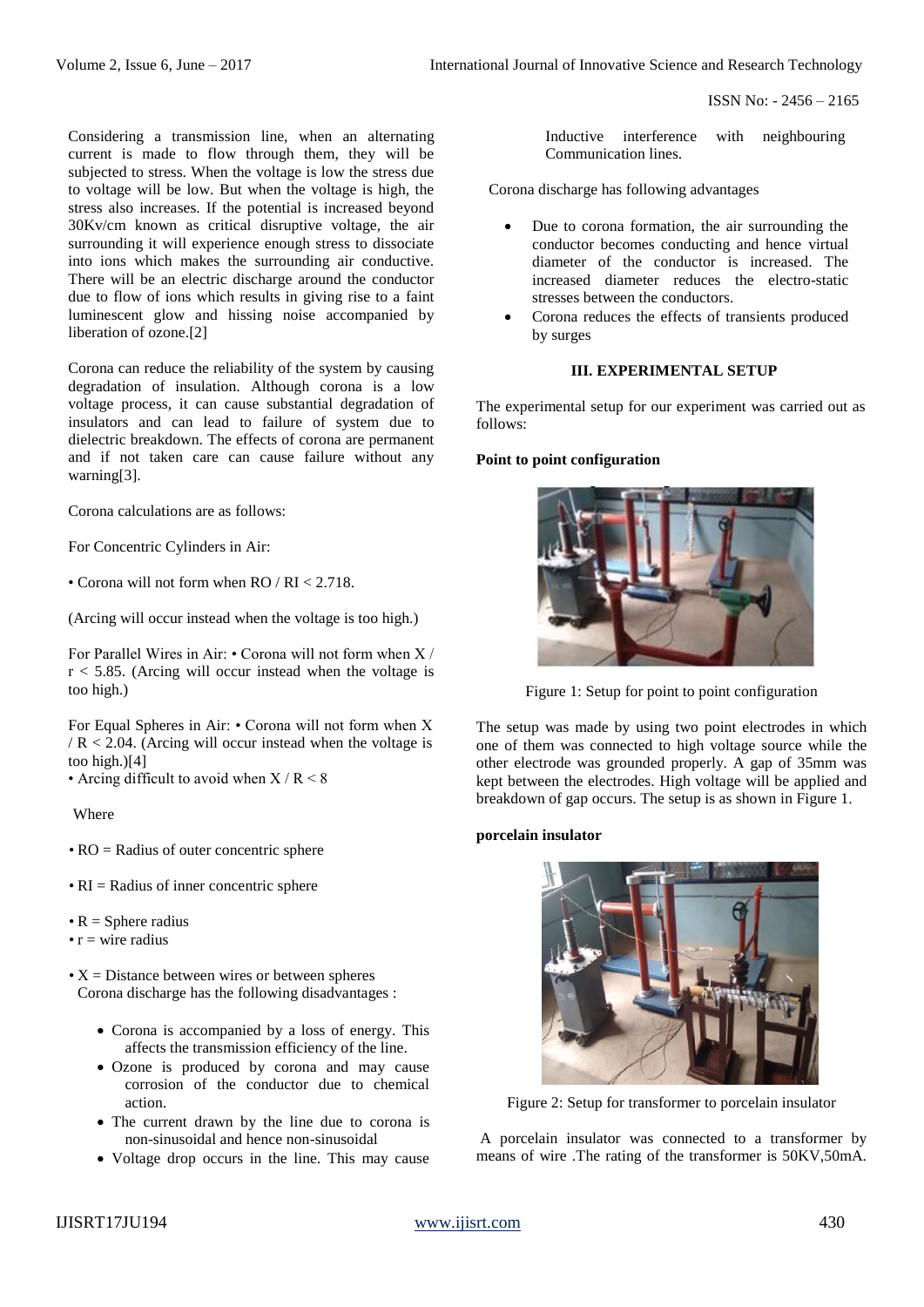ISSN No: - 2456 – 2165

Voltage was applied by means of control panel. The setup is as shown in Figure 2.

# **Transformer to polymeric insulator**



Figure 3: Setup for transformer to polymeric insulator

A similar setup which is same as that of "Transformer to porcelain insulator" was made for polymeric insulator . The only change made here is that instead of porcelain insulator a polymeric insulator was placed instead. The setup is as shown in Figure 3.

# **IV. TEST RESULTS AND ANALYSIS**

# **Point to point configuration**



Figure 4: Corona formation on point to point configuration at 22KV



Figure 5: FEMM analysis of point to point configuration

The test was conducted under dry condition. The spacing between the electrodes is 35mm. Corona was formed at 22KV and breakdown of gap occurred at 28KV. Figure 4 shows the corona formation and Figure 5 shows the FEMM analysis of the same.

#### **Transformer to porcelain insulator**



Figure 6:Corona formation on 11KV porcelain insulator at 50KV under wet condition



Figure 7: FEMM analysis of 11KV porcelain insulator

The test was conducted under wet condition where water was sprinkled on the insulator and high voltage was applied to it. The applied voltage is 50KV. Figure 6 shows the corona formation and Figure 7 shows the FEMM analysis of the same.

### **Transformer to polymeric insulator**



Figure 8: Corona formation on 11KV polymeric insulator at 50KV under wet condition